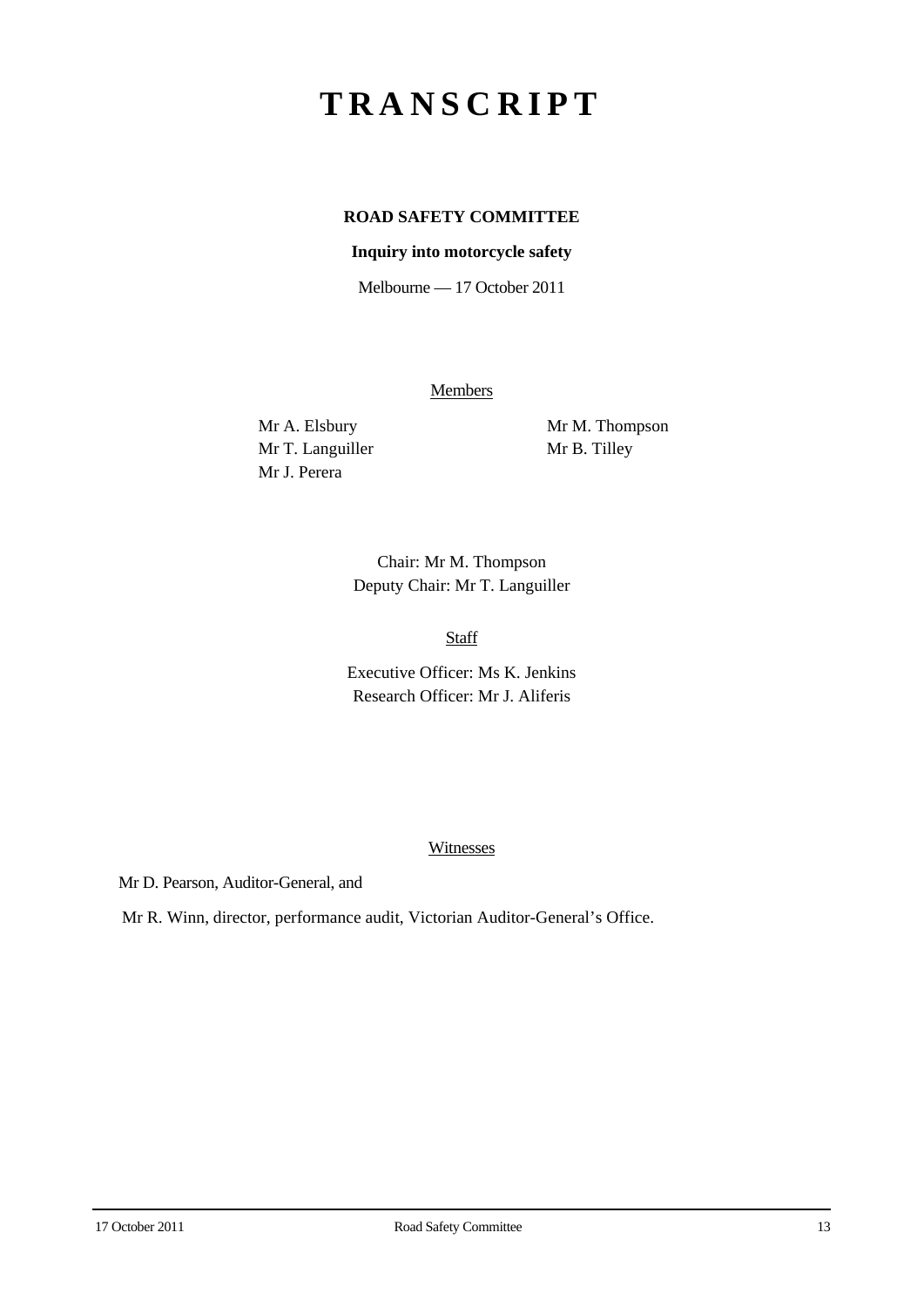**The CHAIR** — I would like to welcome Mr Des Pearson and Mr Ray Winn to the proceedings this morning in relation to the Road Safety Committee's inquiry into motorcycle safety. The committee has received 68 written submissions since releasing the terms of reference and inviting submissions. The purpose of these hearings is to obtain further evidence from selected witnesses covering our terms of reference. You are reminded that anything you say or publish before the committee today is protected by parliamentary privilege; however, once you leave the hearing anything you say or publish outside the room is not so protected. Hansard is recording today's proceedings and will provide a proof version of the transcript to witnesses. Any typographical errors can be corrected. There are a number of observers in the room, which is reflective of the high level of interest in the proceedings. I would like to remind observers again that use of mobile phones, telephones, cameras and recording devices is not permitted, and I ask people to ensure that their mobile phones are turned off.

Mr Pearson, noting that we have had informal discussions beforehand, I invite you to speak in general terms and make some general remarks. I note your advice that you have a PowerPoint submission that you can speak to and make available to the research staff, which is much appreciated. Following your comments we will then proceed to ask a number of questions.

**Mr PEARSON** — I welcome this opportunity to appear before the committee, and it is gratifying that the committee is conducting an inquiry that one of our performance audit reports is directly relevant to. I will just put it in the context that the public sector's external audit function has two components. There are the financial statement audits; we do an annual financial statement of every agency every year. Complementing that, there is a performance audit program that we publish each year in our annual plan, which is tabled in Parliament each May. We have developed that plan in recent years to a four-year rolling program of performance audits.

This particular audit, motorcycle and scooter safety programs, which we tabled in February 2011 was a topic that was identified a number of years ago in what we call our environmental scanning. It represents a body of work undertaken by a team led by Mr Winn over about a 12-month duration effectively through 2010.

Just before I ask Mr Winn to give us an insight into the overall findings of the report, I just also remind the committee that the role of the Auditor-General, as parliament's auditor, is to audit the efficiency and effectiveness of programs in operation, but our audit mandate does not go to the point of questioning the merits of government policy. So while we get full access to information relevant to our area of inquiry, policy objectives of government are the government's prerogative, and it is not for the auditor to question those merits. Our audit extends to how effectively those policy objectives have been implemented in practice. I just make those as points of clarification and also to explain the way we write our reports. Against that background, if it would help the committee, I will ask Mr Winn to give us a brief overview of the overall findings of the audit and then provide the opportunity for your questions.

**Mr WINN** — We did this audit because motorcycles and scooters are becoming increasingly popular as forms of transport, because riders and passengers are more vulnerable than other road users and because deaths and serious injuries are significant. We note also that the road toll reported by Victoria Police only covers those crashes that happen on public roads and excludes crashes that happen on many tracks and unclassified roads used by off-road riders.

Our objective was to assess the effectiveness of motorcycle and scooter safety programs. We wanted to see whether agencies had understood the risks, prioritised and implemented initiatives, evaluated the success of these initiatives and achieved progress in reducing those risks and improving safety. Our overall conclusions were that agencies had had mixed success. Along with South Australia, they had been more effective than other states and had achieved reductions in fatalities over previous years. However, recently fatalities have risen again.

Our second conclusion was that agencies had not paid sufficient attention to unreported and off-road crashes and should take action to better understand and address these and their implications for motorcycle safety programs. To round off, the findings were really seeded with this core conclusion that no-one was focusing on off-road crashes, and the evidence we gathered showed that these were highly significant.

In terms of understanding the risks, we found that agencies had gained a good foundation and understanding of reported crashes on public roads, but there were significant gaps that need to be addressed — most significantly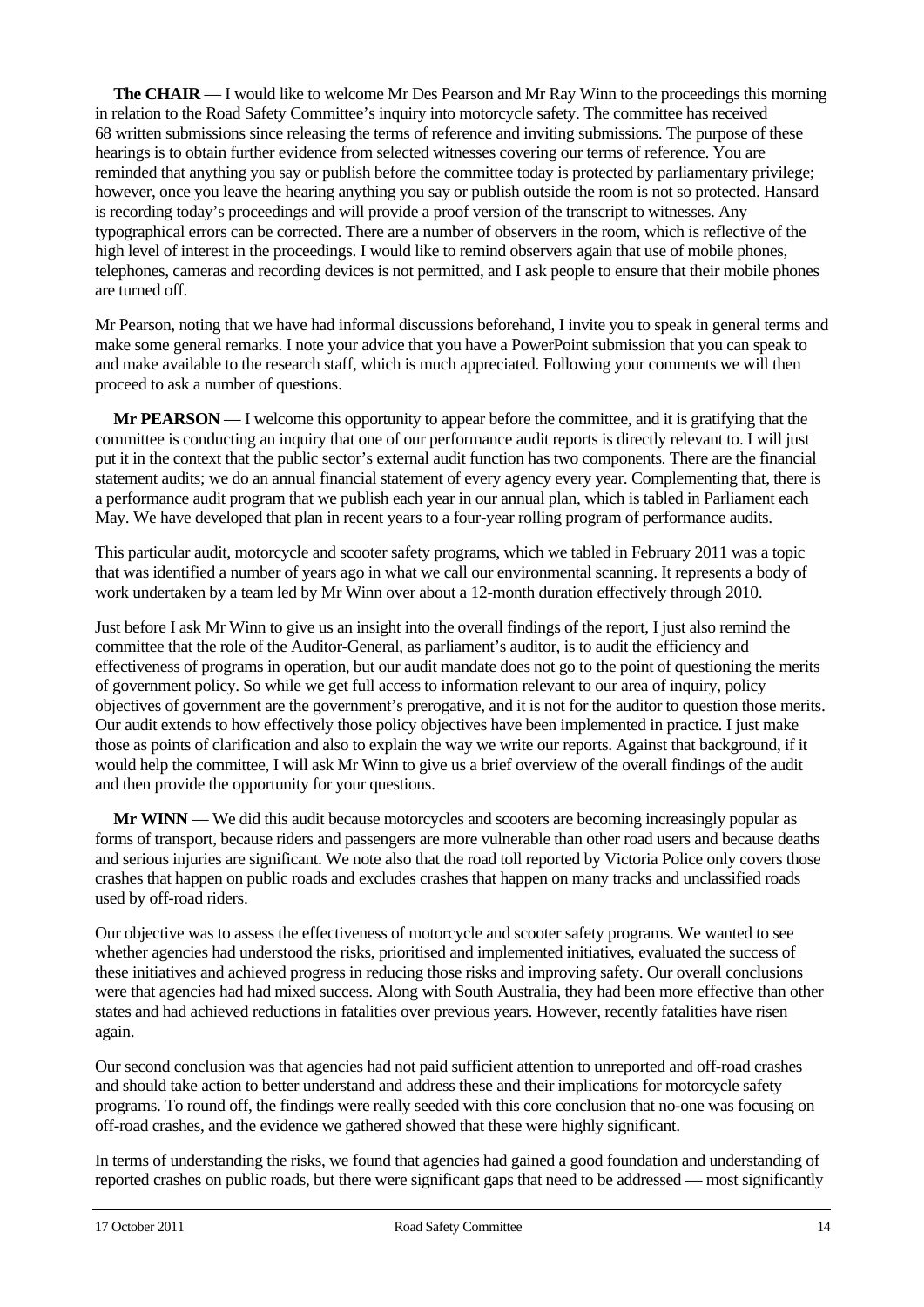those that were not reported and those that happened off the public road system. We recommended that they improve their understanding of unreported crashes and advise government about the implications for these programs, that they better understand riders' exposure to crash risks — and that goes for off-road and on-road, because without an understanding of exposure, measuring success and framing objective targets it is very difficult — and that they achieve a consistent definition of an off-road accident.

In terms of how well they had prioritised and implemented initiatives, we assessed whether they set clear priorities and adequately planned, implemented and reported on these. Agencies had targeted initiatives to address most of the identified safety risks for riders travelling on public roads. However, again, improving safety for off-road riders had lagged well behind. We recommended that VicPol, VicRoads and the TAC should consult with DSE and the Victorian Motorcycle Advisory Council, as it was then constituted, to understand and address the off-road motorcycling safety risks to coincide with the proposed update of the powered two-wheeler plan for 2012, again with the theme of off-road motorcycling risks. This theme also applied to evaluation, where our two criticisms were that agencies had not gained an adequate understanding of exposure, and that is for both on-road motorcycle safety and off-road safety.

I just want to spend a couple of minutes on the data that was the foundation for our finding about the significance of off-road safety risks. We compared data from VicPol, hospitals and the TAC on injuries caused by motorcycle crashes, and we found that the number of hospital entries was more than double the number of records that VicPol recorded for motorcycle injuries. We further found that the vast majority of this difference was accounted for by off-road motorcycle crashes and injuries that had not been reported to police. The record in the TAC's database of claims was of a similar proportion to VicPol's when compared to hospital accidents. It accounted for well less than half of those accidents and crashes that ended up as hospital injuries. That concludes our brief comments on the conclusions and findings of the report.

**The CHAIR** — Thank you. In relation to your report, one of the objectives was to measure efficiency and effectiveness. How do you measure efficiency and effectiveness?

**Mr WINN** — In terms of effectiveness, we looked at trends in fatalities and trends in serious injuries. We found that over the period predating the current powered two-wheeler plan, fatalities had fallen in line with the government's targets but serious motorcycle injuries on public roads had risen. That trend sort of swapped around for the current powered two-wheeler plan, where we saw towards the end of that period and during the course of the audit fatalities increasing significantly but serious injuries falling. Hence we concluded that the effectiveness had been mixed. However, we overlaid on that finding the fact that exposure, in terms of the number of people with registrations and licences actually using motorcycles and scooters, had increased dramatically. That made it more difficult, given that agencies did not have an accurate reading on exposure, to finetune our assessment of effectiveness. Clearly if ridership and the number of kilometres ridden had gone up dramatically, then that made reducing accidents and crashes a more difficult target.

In terms of efficiency, we looked at the effectiveness of individual programs — how well they were couched and how well they were evaluated. We did not produce an overall efficiency measure.

**Mr PEARSON** — I would just add there on the ultimate test of effectiveness that one test would be: 'Is the situation improving?', and the other test would be: 'Are the interventions working?'. And as Mr Winn has mentioned, for instance, the system was not as acutely aware as one would like to see of the increasing exposure through increasing licensing and registration. That had not been brought into account and interventions and targets had not been modified to take account of that very material change in circumstance.

**Mr LANGUILLER** — Additionally, what, if anything, prompted the audit of that area?

**Mr PEARSON** — It is part of a very broad process that we call environmental scanning. As auditors, we have a weather eve to what are the significant issues in public sector program delivery. This one would have come up through the then thriving economy stream as well as health and social welfare. It was coming up in our consultations with a range of stakeholders. We formally consult with the Public Accounts and Estimates Committee, but we also deal with peak industry and welfare bodies and other interest groups. The personal impact of death and serious injuries and the economic and health system impacts came up to the extent that it was identified as a topic worthy of examination.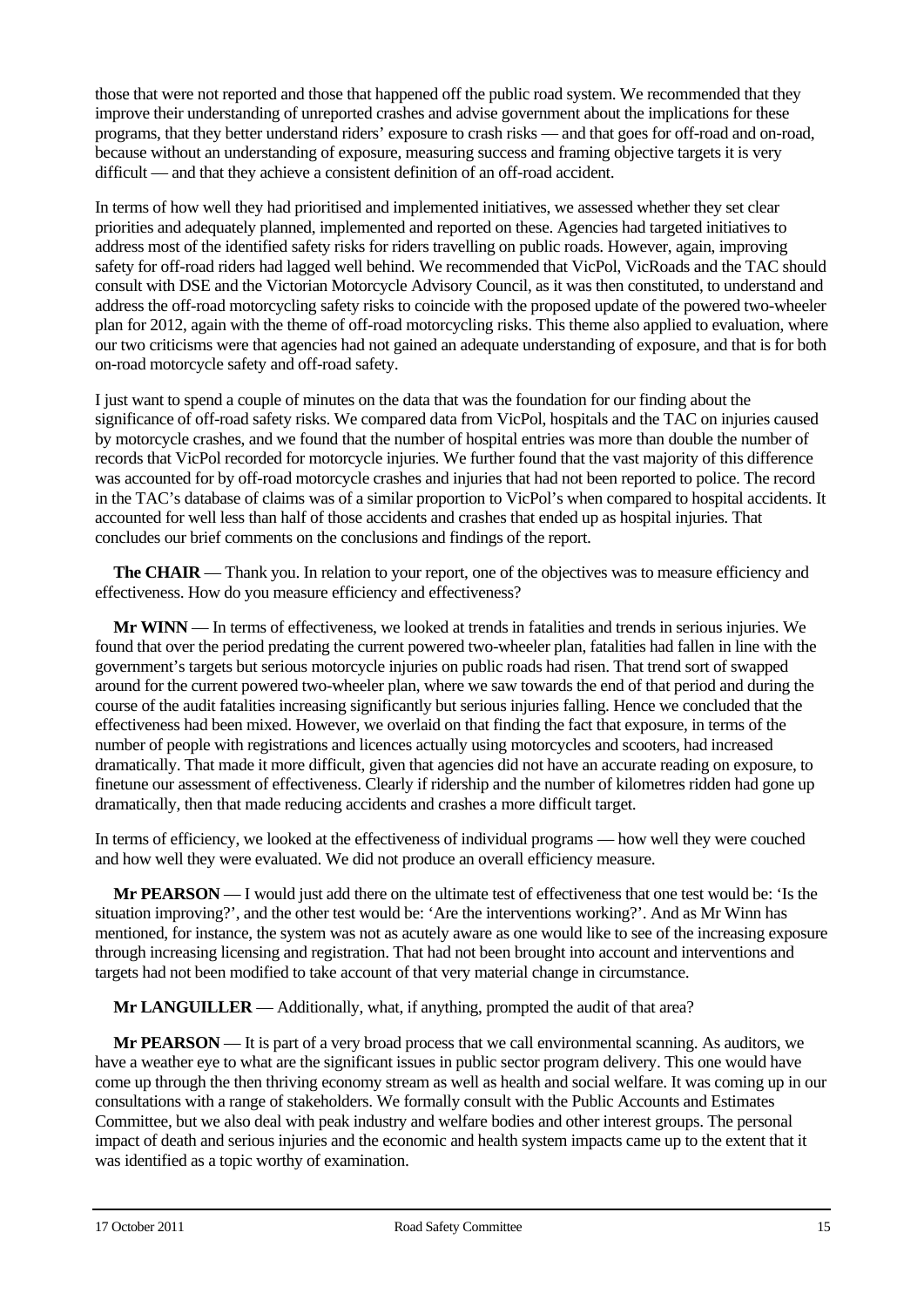**Mr TILLEY** — In particular I am interested in the point you are making about the data between Victoria Police, hospital admissions and the TAC. More particularly, do government agencies and departments measure the effectiveness of that data in the same way that the Victorian Auditor-General's Office does?

**Mr PEARSON** — I think that is probably a core finding. I see our auditors operating as a catalyst for positive change, because in the public sector, by and large, we are delivering monopoly programs so we do not have a marketplace to keep us honest. Others might disagree with me, but I would argue that a performance audit is a form of enforced consultancy. Typically they are the sorts of findings we find. Public servants, generally speaking, are very capable and conscientious people, but they do not get the market signals that one gets in the private sector. When auditors come along we have a structured approach to it whereby in addition to consulting with the people administering the programs and deciding upon our auditor program we have regard to what stakeholders think. Then we do literature searches and we work up an objective set of criteria to test the program against. What we are seeing here is a very fundamental, basic thing: do they have, within reasonable parameters, all the relevant information? It became evident as we did the audit that they did not.

**Mr WINN** — They measure fatalities and injuries, and that is undoubtedly the outcome of what they are doing. We have not got a problem with that. It was the completeness of the information they had on that that was the real issue.

**Mr PEARSON** — If I can add to that, this is a recurring finding in our audits. The public sector is a large and complex system, and you tend to find that people work a little bit in silos. A recurring recommendation I have made in a number of reports is for central agencies and/or portfolio departments to take a more coordinating and what I might call shepherding role. The problem is that, individually, people are doing very good jobs, but nobody is joining it up or there is not enough emphasis on purposely joining it up so that you get the complete picture and then taking a system-level, informed decision to intervene.

**Mr LANGUILLER** — If I may make the point very quickly, the agencies do not include the off-road incidents, as you are aware.

#### **Mr PEARSON** — Yes.

**Mr LANGUILLER** — They do not include any of those, which appear, according to your report, particularly in terms of hospital collection of data, to be very significant.

**Mr PEARSON** — Yes, but in explanation, at the end of the day, as the auditor of the public sector, I expect the public sector to pick it up, and while, for instance, the police and VicRoads have not addressed the off-road, the Department of Sustainability and Environment has other interests and is not naturally aligned with those two. The question I am raising is: how do we get the prompt in the system to alert DSE that they are dealing with an issue that two other agencies are well experienced with and get the joined-up effect?

**Mr WINN** — The audit established that these agencies, VicRoads, VicPol and the TAC, had responsibility or shared responsibility for managing off-road safety as well as safety on public roads. It was something they should be doing. We have said they should change to do this. It was an important point that came out of the audit.

#### **Mr LANGUILLER** — Indeed.

**Mr ELSBURY** — Your audit found that agencies do not adequately understand changes in exposure through the increased popularity of motorcycles and scooters and the impact that has on crashes and injuries. Can you elaborate a little more on that?

**Mr WINN** — By exposure we mean that if agencies are going to craft programs, set priorities and understand how much of the motorcycling market they are going to affect, not simply in terms of how many bikes or the profile of that activity but in an objective measure of how much activity there is in that technical segment, it is critical for them to understand how effective a measure is likely to be and then to come back and measure how effective it has been in relation to the volume of activity. I talk there about an exposure measure as kilometres travelled.

**Mr ELSBURY** — So it is a differentiation between the commuter rider and the recreational rider?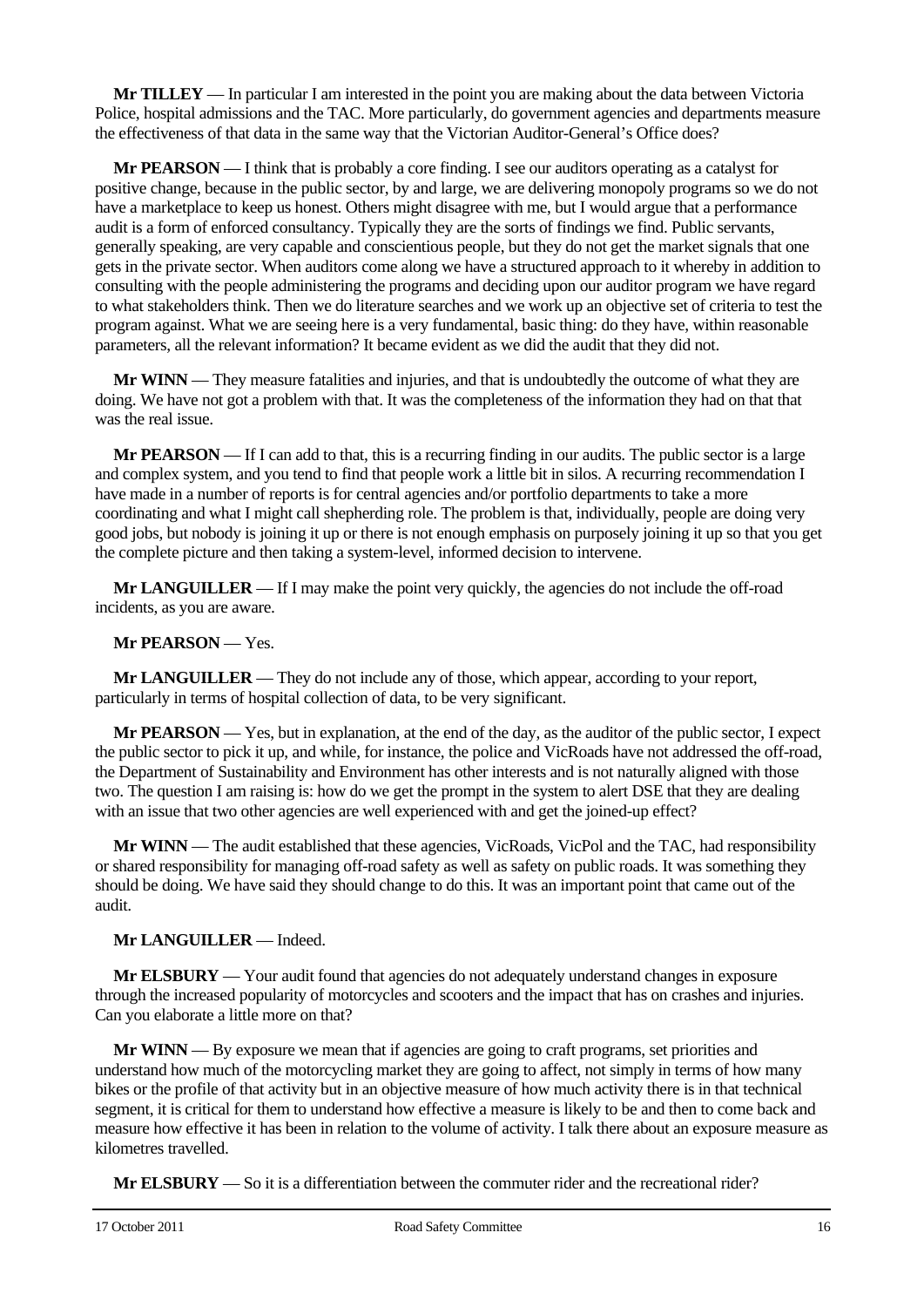**Mr WINN** — It is, for any of those segments, understanding how much those activities happen and how many kilometres they cover, because given that an activity that includes a lot of riders but many short trips, to take a simple example, would give you a different measure of exposure if you look at kilometres travelled compared to a category which has maybe not as many trips but travels long distances, it is important to understand those exposure characteristics when setting programs and when coming back and saying how successful they have been.

**The CHAIR** — You mentioned that when advised of differences in data VicRoads stated that they were not relevant to the road toll and TAC stated that they should not happen because of incentives and requirements. What do you think was meant by these statements?

**Mr WINN** — I think VicRoads said it was not relevant to the public road toll, so they were coming from a position that their concern is crashes and injuries on public roads. The TAC articulated a view that said, 'If you go to hospital with an injury, it is in the hospital's interests for you to become a TAC claimant if you can and if you are able to do that', so from their point of view the hospital system would funnel you down the TAC compensation route if at all possible. Therefore they concluded, 'And if you go down that TAC compensation route, you have to have a police report', so there is a sort of meeting in the circle. If you want to get compensated and we want you to go down that route, then you have got to, even after the event, generate a police report. So their logic was that that system would mean that most people who went to hospital would end up claiming on TAC and generating a police report. That is what those two things meant.

**The CHAIR** — And there was compliance in law through that process of people being referred through to the TAC process, which then required a police report?

**Mr WINN** — Clearly not. In terms of compliance with the law, I am not sure what the hospital's obligation legally is in terms of funnelling people through to a TAC claim, but clearly from the numbers most people who went to hospital did not lodge a TAC claim. That is a fact.

**Mr LANGUILLER** — Just as a supplementary, coming back to the question of off-roads and on-roads, there does not appear to be a clear understanding among some agencies of what their responsibilities are. Is that fair?

### **Mr WINN** — Yes.

**Mr PEARSON** — I would add that you would question the clarity and you would also question the joining up because VicRoads and VicPol have certainly got targeted approaches that the blind spot was on the off-road, where the responsible agency was not in normal contact with the people who are focused on it. To me, the system learning is to get that cross-fertilisation.

**Mr TILLEY** — Just in relation to those findings, and thanks for the evidence you are giving the committee particularly in this regard, will you be in a position to follow up in considering this recent audit with future audits in another, say, 12 or 24 months to determine if the agencies are making any changes?

**Mr PEARSON** — We do not rule it out, but again we are rationing resources across a large program. We will have regard to what the Public Accounts and Estimates Committee does and in this case what your committee does in relation to our report. The second thing we will have regard to is the Minister for Finance's annual report on responses to audit recommendations. They are the primary input to our consideration, and in two to three years time we would have regard to the reported recommendations coming out of this committee's hearing. It is probably unlikely that we would directly follow up those recommendations, but we might scope a slightly different audit that traverses similar territory but hopefully at a higher plain as the systems move forward.

**Mr LANGUILLER** — What specific outcome or outcomes would you like to see from the committee's work and inquiry?

**Mr PEARSON** — I am afraid I would be answering at a high level, but I would be looking for the committee's inquiry to result in the public sector addressing motorcycle and scooter safety from a systemic point of view rather than what I might call an input level, which if I typify that, at the stage we did the audit it was pretty much at input-output level, where the police were doing things right, TAC was doing things right,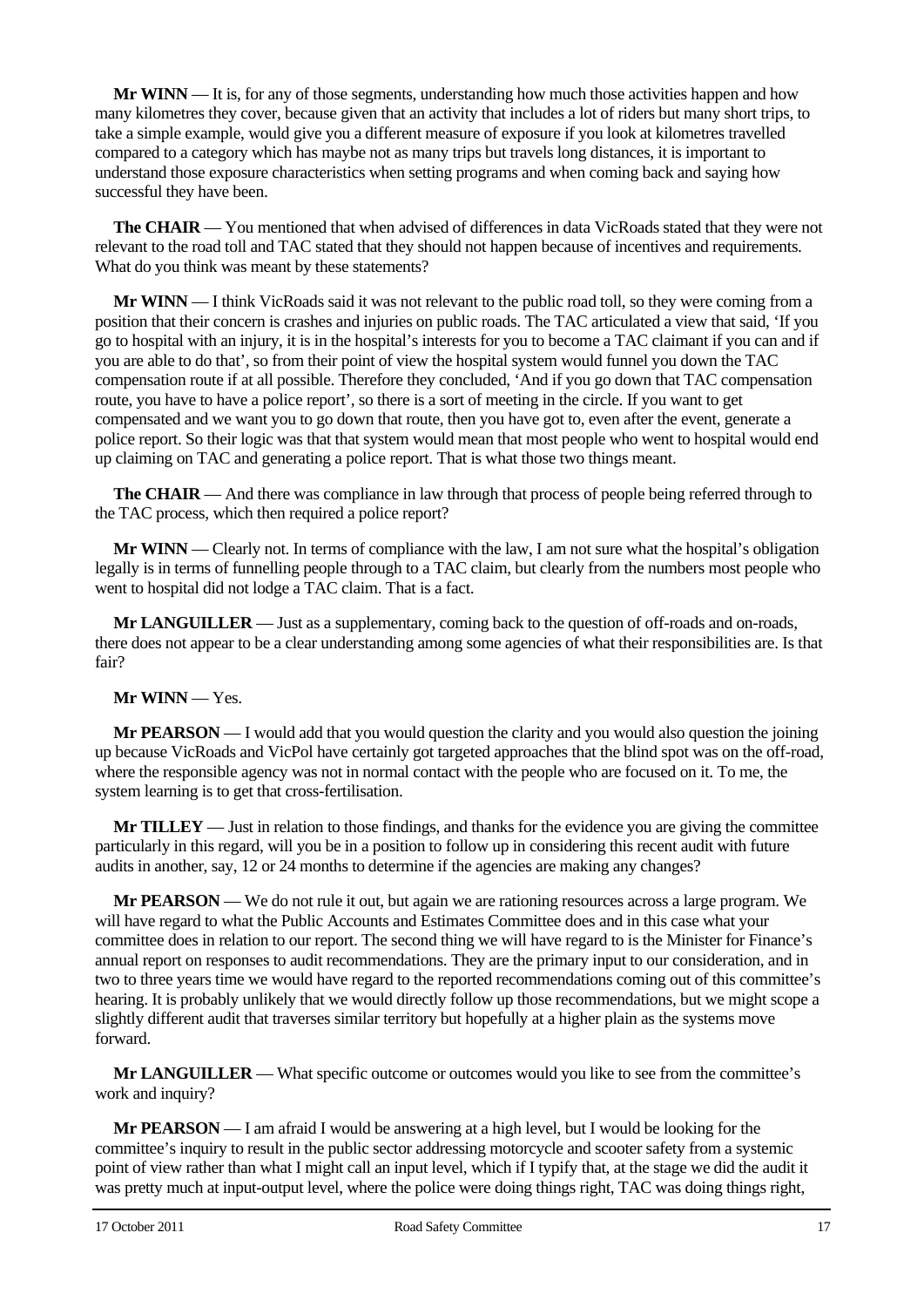hospitals were doing things right and DSE was probably a little bit caught off guard in this situation when you look at the significance of where the accidents and casualties come from. As the auditor of the public sector, I would be hoping that the committee's recommendations would lead to a more directed systemic approach to it and to addressing the challenge.

**Mr WINN** — I think that means that off-road becomes structured and embraced in the same way that crashes on public roads have been in the past so they adopt a similar rigour and approach to addressing those safety risks as well.

**Mr ELSBURY** — Just going back to my earlier question about the increased popularity and the exposure for riders, you were saying that a rider who rides a great distance is of course exposed to greater risks because they are on the road a lot more. Some of the gentlemen who are in there watching the proceedings now have a much greater exposure because of the kilometres they travel.

But by the same token I am a learner motorcyclist, God help me. I have an increased exposure not because of the kilometres I have travelled but due to lack of experience. I believe there is data that I found in amongst all these submissions suggesting that shorter trip riders, as with cars, have a greater chance of actually being involved in an incident — not necessarily a fatality but certainly an incident. How do we overcome the fact that with 6 hours I have been given a little green piece of paper, and then you have gentlemen here who have decades of experience. How do we try to not so much level the playing field but give me a better chance of survival?

**Mr WINN** — I was not suggesting that how far you travel is the single measure of exposure; it is a bit more sophisticated than that. But it does give you more information on the segments such as 'learner' or 'inexperienced' riders versus 'experienced' riders. That simplified example of exposure is a simple example; there is more to it than that.

**Mr ELSBURY** — Basically I am averse to broken bones and death.

**Mr PEARSON** — At the risk of going a bit broader, I think that is why our fundamental finding about the comprehensiveness of information is so critical — because we are never going to have a perfect knowledge. Like the audit business, we do not have enough resources to check every transaction. But we are very analytical and risk-based in what we do, and I think that is the underlying message we are giving here — that you need a far more comprehensive and reliable overview of what is involved and what is operating to enable you to pick the highest risks to address at the system level.

The risk we have with the situation at the time we did the audit was where you had VicPol and TAC addressing the on-road and DSE not sufficiently addressing the off-road, you could end up with resources going into lower priority on-road issues at the expense of resources going into higher priority off-road issues. That is another outcome I would like see from this sort of committee inquiry. I am coming back to joining that bit and taking a Victorian-wide look to identify the highest priority risks and through a coordinated and rigorous approach have the limited resources applied to the highest risk areas. So, yes, clearly learners or novice riders would be a particular risk, and we might need an education intervention there, for instance.

**Mr ELSBURY** — I am yet to have a conversation with my wife about the bike, so that is going to be an interesting one.

**Mr PEARSON** — It is really getting the system to work so that it has integrity and rationality without the deployment of public resources in the public interest.

**Mr LANGUILLER** — If I may, I will qualify my question differently to the way in which I asked it on a previous occasion. Under the new multicultural act there is a requirement for government agencies to have an action plan to show what they are doing in terms of multicultural affairs. Will you, when you are doing your auditing in the future, undertake to consult with government agencies in relation to whether they are complying with the new requirements?

**Mr PEARSON** — Clearly I am very happy to do that. We are in our annual planning process now, so it is timely that you raise the issue. I will ask that it be addressed as we plan and seek topics for audit.